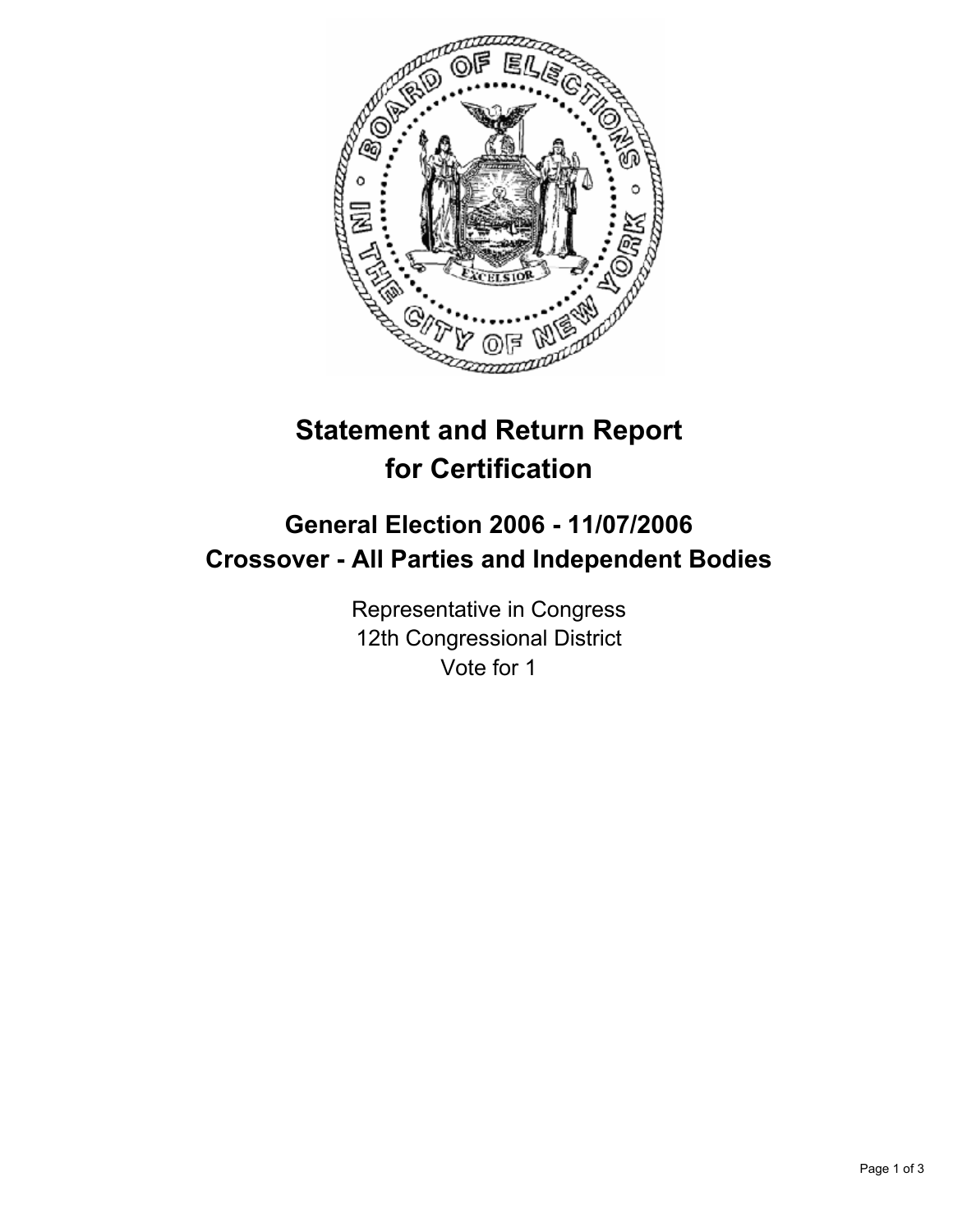

### **New York County**

| <b>PUBLIC COUNTER</b>                | 16,748 |
|--------------------------------------|--------|
| <b>EMERGENCY</b>                     | 53     |
| ABSENTEE/MILITARY                    | 216    |
| FEDERAL                              | 74     |
| AFFIDAVIT                            | 479    |
| <b>Total Ballots</b>                 | 17,570 |
| ALLAN ROMAGUERA (REPUBLICAN)         | 1,106  |
| NYDIA M VELAZQUEZ (DEMOCRATIC)       | 12,108 |
| ALLAN ROMAGUERA (CONSERVATIVE)       | 121    |
| NYDIA M VELAZQUEZ (WORKING FAMILIES) | 1,105  |
| <b>Total Votes</b>                   | 14,440 |
| Unrecorded                           | 3.130  |

#### **Kings County**

| <b>PUBLIC COUNTER</b>                | 51,396 |
|--------------------------------------|--------|
| <b>EMERGENCY</b>                     | 363    |
| ABSENTEE/MILITARY                    | 788    |
| <b>FEDERAL</b>                       | 284    |
| <b>AFFIDAVIT</b>                     | 1,699  |
| <b>Total Ballots</b>                 | 54,530 |
| ALLAN ROMAGUERA (REPUBLICAN)         | 3,338  |
| NYDIA M VELAZQUEZ (DEMOCRATIC)       | 36,267 |
| ALLAN ROMAGUERA (CONSERVATIVE)       | 600    |
| NYDIA M VELAZQUEZ (WORKING FAMILIES) | 5,615  |
| CHARLES BARRON (WRITE-IN)            | 4      |
| ELLIOT KAYE (WRITE-IN)               |        |
| <b>JONATHAN TASINI (WRITE-IN)</b>    | 2      |
| <b>Total Votes</b>                   | 45,827 |
| Unrecorded                           | 8.703  |

#### **Queens County**

| PUBLIC COUNTER                       | 11,779 |
|--------------------------------------|--------|
| <b>EMERGENCY</b>                     |        |
| ABSENTEE/MILITARY                    | 153    |
| <b>FEDERAL</b>                       | 52     |
| AFFIDAVIT                            | 261    |
| <b>Total Ballots</b>                 | 12,246 |
| ALLAN ROMAGUERA (REPUBLICAN)         | 1,699  |
| NYDIA M VELAZQUEZ (DEMOCRATIC)       | 7,299  |
| ALLAN ROMAGUERA (CONSERVATIVE)       | 318    |
| NYDIA M VELAZQUEZ (WORKING FAMILIES) | 453    |
| <b>Total Votes</b>                   | 9,769  |
| Unrecorded                           | 2.477  |